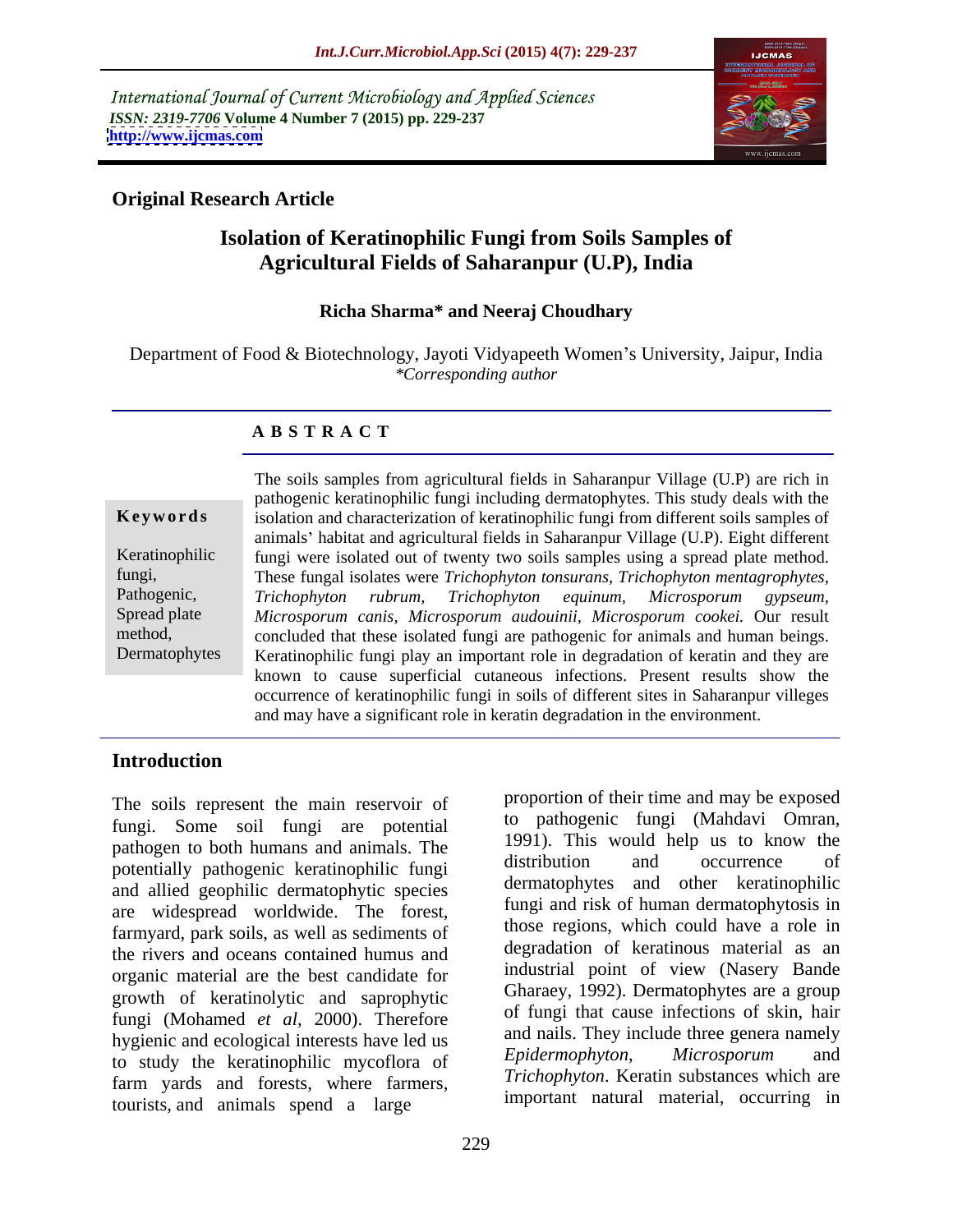nature mainly in the form of hairs, wools, agricultural fields in Saharanpur Village feathers, horns, hooves, nails, skin and other (July 2014 to March 2015). Different soils cornified appendages constitutes natural baits for these fungi (Khanam and Jain, polyethylene bags and brought to the 2002). Soil is the main reservoir of different laboratory for further microbiological types of fungi and some of them are pathogenic to both humans and animals. Soil is also a good source of keratinophilic fungi and the probability of the incidence of such fungi increases manifold if it is rich in The collected soils samples for the were keratinous materials (Marchisio, 2000). analyzed for the following physical- Keratinophilic fungi, also known as chemical parameters like pH, temperature, dermatophytes, are mostly pathogens of electronic conductivity, total dissolve solid, humans and other animals but also have the salinity, dissolve oxygen, chemical oxygen ability to live saprotrophically. Every keratinophilic fungus has the potential to cause infection and tissue invasions The pH, electrical conductivity, total (Simpanya, 2000). Both dermatophytes and dissolved solids, salinity parameters were non-dermatophytes can colonize and invade analyzed by using soils analysis kit and the skin, nails and hair **(**Deshmukh *et al.,* 2008). other parameters viz. dissolved oxygen, The first discovery of keratinophilic fungi chemical oxygen demand and chloride from soil was by hair baiting technique, the content were analyzed by adopting standard most common method used for qualitative procedures. and quantitative, isolation of these fungi from soil. These fungi are natural colonizers **Isolation of keratinophilic fungi from soils** of keratin substances. Some are keratinolytic and play an important ecological role in The keratinophilic fungi were isolated from  $decomposing$   $\alpha$ - keratins, the insoluble different soil samples using 'hair baiting fibrous protein. Because of tight packing of hair polypeptide chains in  $\alpha$ -helix structures hair polypeptide chains in  $\alpha$ - helix structures beratinolytic nature of these fungi makes it and their linkages by disulphide bonds, they possible to isolate them from soil by are poorly biodegradable (Kunert *et al.,* implanting human hairs, nails, pig hairs, 2000). This study because of having a goat hairs, buffalo hairs, sheep hairs, cow subtropical climate and geographic diversity leading to the area suitable for wisely distribution these fungi.The present paper In this technique sterile petri plates were reports the prevalence of keratinophilic<br>fungi & other fungi in with soil pH. The fungi & other fungi in with soil pH. The sterilized defatted hairs, nails, were spread various areas of Agricultural fields in over the surface of soil. 10-12 ml. sterile Saharanpur areas (U.P)

A total 22 soils samples were collected from different areas of animals habitat and

samples were collected in sterile analysis.

## **Physical properties of soils**

demand and chloride content.

procedures.

technique' (Vanbreuseghem 1952). The hairs, dog hairs, horse hairs.

**Materials and Method** Now the Petri plates were incubated at 20-**Collection of soil samples** growth inoculums was placed over the half filled with soil and short strand of water was added to petriplates for the facilitation of fungal spores to germinate. 25°C in dark for 3-4 weeks. After vigorous Sabourauds Dextrose Agar media.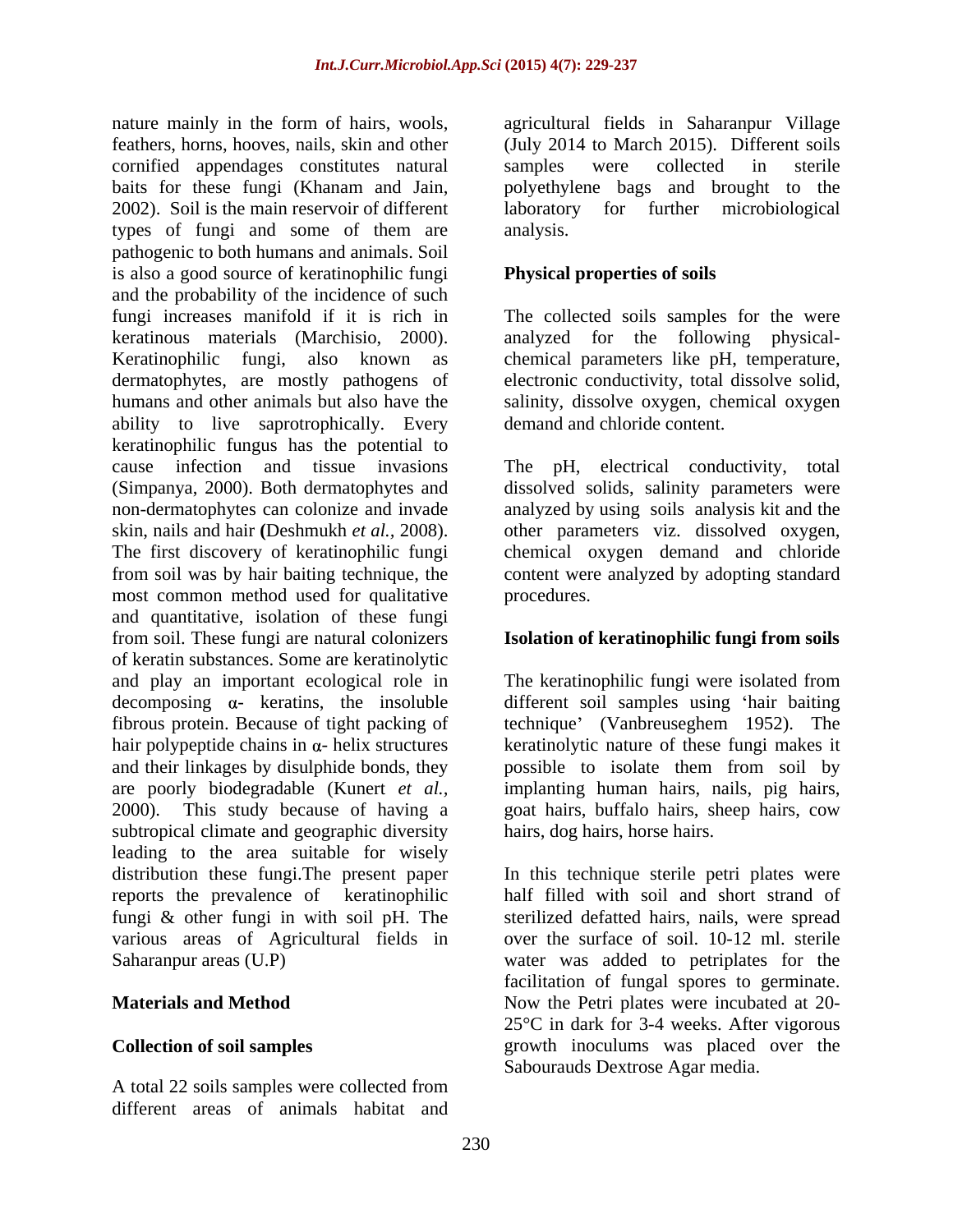Dextrose Agar (SDA), Trichophyton Agar, organisms. Microsporum gypseum, Dextrose Agar and Rice media were used Trichophyton tonsurans, Trichophyton for the growth and sporulation of different mentagrophytes, Trichophyton rubrum,

of fungi with lacto phenol cotton blue. isolated from slightly alkaline pH soils.

Saharanpur villages. The results of isolation of keratinophilic fungi are presented in table 2. The data reveals that out of twenty two biodiversity in the distribution of keratinophilic fungi were isolated from soils samples were analyzed for the physi-<br>present study, a survey study of *gypseum, Microsporum canis, Microsporum*

**Purification of fungi** *audouinii, Microsporum cookei*. The results **Macroscopic identification maximum keratinophilic fungi was found in** For the macroscopic identification different presence of wild and domestic animals in selective media were used. Sabouraud's agricultural field serving as a reservoir of fungi. *Microsporum canis,* were isolated from **Microscopic identification** *audouinii, Trichophyton equinum* isolated Morphological characteristics were *tonsurans, Trichophyton mentagrophytes*, examined under microscope. Slide culture *and Microsporum gypseum* was found to be technique was adopted for the identification the most common keratinophilic fungi are given in table 2. In this study the agricultural fields because due to the organisms. *Microsporum gypseum, Trichophyton tonsurans, Trichophyton mentagrophytes, Trichophyton rubrum,* agricultural fields and *Microsporum*  from animal habitats*. Trichophyton tonsurans,Trichophyton mentagrophytes,*

**Results and Discussion** Several investigations have been done in The soils samples collected from different showed that rich variety of keratinophilic animal habitats and agricultural fields in fungal flora exists in the soils (Simpanya soils samples collected, eight species of keratinophilic fungi from different soil keratinophilic fungi were isolated from samples of agricultural fields of Saharanpur different animal habitats and agricultural area. Its temperature even 43°C in summer fields with different keratin substrates such and has high humidity during monsoon as human hairs, pig hairs, buffalo hairs, goat season. All these conditions favour the hairs, sheep hairs, horse hairs, dog hairs, higher incidence of keratinophilic fungi in cow hairs and human nails. In our present Saharanpur. In present work, *T. tonsurans* study, the maximum numbers of was most predominant fungi. Similar results agricultural fields. These habitats contain who also done survey study of keratinophilic also lots of keratin debries. The collected fungi in primary school and public parks. In chemical parameters were represented in keratinophilic fungal flora of Saharanpur table 1 and found that maximum numbers of district with particular reference of soils pH fungi were present in the range of pH 6.92 to was carried out and reported *T. tonsurans* as 8.22. In the present study most of the the most predominant fungi and *T.*  isolated keratinophilic fungi viz *mentagrophytes* as second predominant *Trichophyton tonsurans, Trichophyton mentagrophytes, Trichophyton rubrum, mentagrophytes* species was known to be *Trichophyton equinum, Microsporum* polymorphic*. M. gypseum* fungi existing in a various part of India during last years and and Baxter, 1996). Therefore present investigation carried out for study biodiversity in the distribution of were observed by (Ramesh and Hilda, 1999) present study, a survey study of fungi from pH 7.19 to 9.2. *T.* geophilic, zoophilic or anthropophilics state.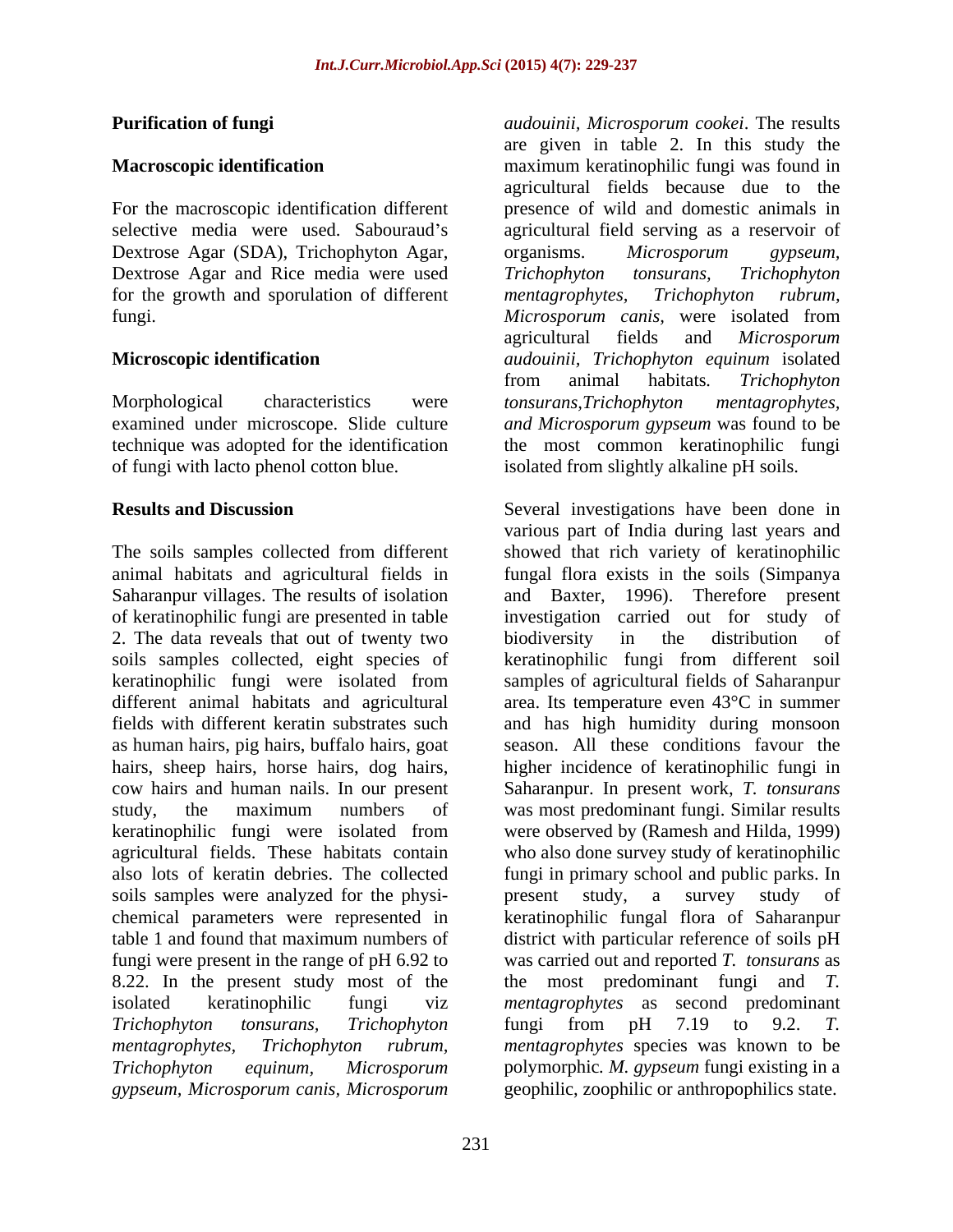|                          | s.no soils samples                                                                                                                                                                            | pH                                                                          | Temp.            | EC              | TDS                                                                                            | Salinity                                             | $\vert$ D.O                                          |
|--------------------------|-----------------------------------------------------------------------------------------------------------------------------------------------------------------------------------------------|-----------------------------------------------------------------------------|------------------|-----------------|------------------------------------------------------------------------------------------------|------------------------------------------------------|------------------------------------------------------|
|                          |                                                                                                                                                                                               |                                                                             | $(C^{\circ})$    | (ms)            |                                                                                                |                                                      |                                                      |
|                          | Sonaarjunpur                                                                                                                                                                                  | 7.09                                                                        | 31.3             | 114.1           | $\frac{\text{(mg/l)}}{\text{65.0}}$<br>154.1                                                   | $\frac{(mg/l)}{0.391}$                               | $\frac{\text{(mg/l)}}{21.2}$<br>22.1                 |
| <u>، ،</u>               | Salempur                                                                                                                                                                                      | 7.18                                                                        | 19.3             | 0.242           |                                                                                                | 0.0.421                                              |                                                      |
|                          | Sadhalihariya                                                                                                                                                                                 | 7.16                                                                        | 30.3             | $0.216$<br>79.9 | $\begin{array}{c} 142.4 \\ 52.3 \\ 78.2 \end{array}$                                           | 0.421                                                | $\begin{array}{ c} 21.3 \\ 20.1 \end{array}$         |
|                          |                                                                                                                                                                                               | $7.04$<br>$7.36$<br>$7.21$                                                  | 31.2             |                 |                                                                                                | 04.31                                                |                                                      |
| 5.                       | Rampur<br>Pilkhani                                                                                                                                                                            |                                                                             | 33.0             | 22.3            |                                                                                                | 0.435                                                | 22.3                                                 |
| 6.                       | Naurangpur                                                                                                                                                                                    |                                                                             | 33.0             | 5.64            | 4.18                                                                                           | 0.532                                                | 4.4                                                  |
| $\overline{\phantom{a}}$ | Kanjoli<br>Pahansu                                                                                                                                                                            |                                                                             | 30.0             | 0.663           | $\begin{array}{ c} 0.433 \\ 4.18 \end{array}$                                                  | 0.157                                                | 73.0                                                 |
| 8.                       |                                                                                                                                                                                               |                                                                             | 33.0             | 5.64            |                                                                                                | 0.532                                                | 4.4                                                  |
| 9.                       | Jandhera                                                                                                                                                                                      |                                                                             | 33.0             | 5.61            |                                                                                                |                                                      | 75.1                                                 |
|                          | Bahankla                                                                                                                                                                                      | $\begin{array}{ l}8.24\\7.21\\7.19\\6.92\end{array}$                        | 33.0             | 8.95            |                                                                                                |                                                      |                                                      |
|                          | Dariypur<br>Nandpur<br>Tapri<br>Charro<br>Khatka heri                                                                                                                                         | $\begin{array}{r} 0.52 \\ 7.34 \\ 7.93 \\ 7.71 \\ 8.01 \\ 8.06 \end{array}$ | 31.0             | 98.7            | $\begin{array}{c} 0.13 \\ 3.03 \\ 4.99 \\ 65.0 \\ 0.411 \\ 0.534 \\ 0.334 \\ 0.88 \end{array}$ | $0.251$<br>0.981<br>0.981<br>0.335<br>0.153<br>0.386 | $\begin{array}{c} 102.0 \\ 20.2 \\ 25.2 \end{array}$ |
|                          |                                                                                                                                                                                               |                                                                             | 32.0             | 0.444           |                                                                                                |                                                      |                                                      |
|                          |                                                                                                                                                                                               |                                                                             |                  | 0.808           |                                                                                                |                                                      | 15.4                                                 |
|                          |                                                                                                                                                                                               |                                                                             | $32.5$<br>$32.7$ | 0.511           |                                                                                                |                                                      | 15.6                                                 |
|                          |                                                                                                                                                                                               |                                                                             | 32.8             | 6.12            |                                                                                                |                                                      | 14.4                                                 |
|                          |                                                                                                                                                                                               |                                                                             | 32.8             | 10.39           | 3.89<br>20.26<br>338                                                                           | $\begin{array}{ c} 1.88 \\ 0.305 \end{array}$        | $20.2\,$                                             |
|                          | Ambheta                                                                                                                                                                                       | $7.71$<br>$7.77$                                                            | 32.9             | $0.516\,$       |                                                                                                |                                                      | 103.0                                                |
|                          |                                                                                                                                                                                               | 7.84                                                                        | 33.0             | 0.458           |                                                                                                | $\begin{array}{ l} 0.352 \\ 0.339 \end{array}$       | 60.3                                                 |
|                          |                                                                                                                                                                                               |                                                                             | 33.0             | $0.576\,$       | $\begin{array}{ l} 0.296 \\ 0.389 \end{array}$                                                 | 0.422                                                | 44.0                                                 |
|                          |                                                                                                                                                                                               | $\begin{array}{r} 7.59 \\ 7.71 \\ 7.63 \end{array}$                         | 33.0             | 0.728           | 0.467                                                                                          | 0.522                                                | 75.0                                                 |
|                          |                                                                                                                                                                                               |                                                                             | 33.0             | 0.791           | 0.529                                                                                          | 0.618                                                | 18.6                                                 |
|                          | 9. Jandhera<br>10 Bahankla<br>11. Dariypur<br>12. Nandpur<br>13. Tapri<br>14. Charro<br>15. Khatka h<br>16. Nanauta<br>17. Ambheta<br>20. Luharli<br>20. Luharli<br>21. Jagrolly<br>22. Nakur | 7.76                                                                        | 33.0             | 0.847           | 0.547                                                                                          | 0.630                                                | $\vert 3.3 \vert$                                    |

**Table.1** Physico- chemical parameters of collected soils samples from various habitats and agricultural fields

Keratinophilic fungi were isolated from different soils samples using 'hair baiting technique'

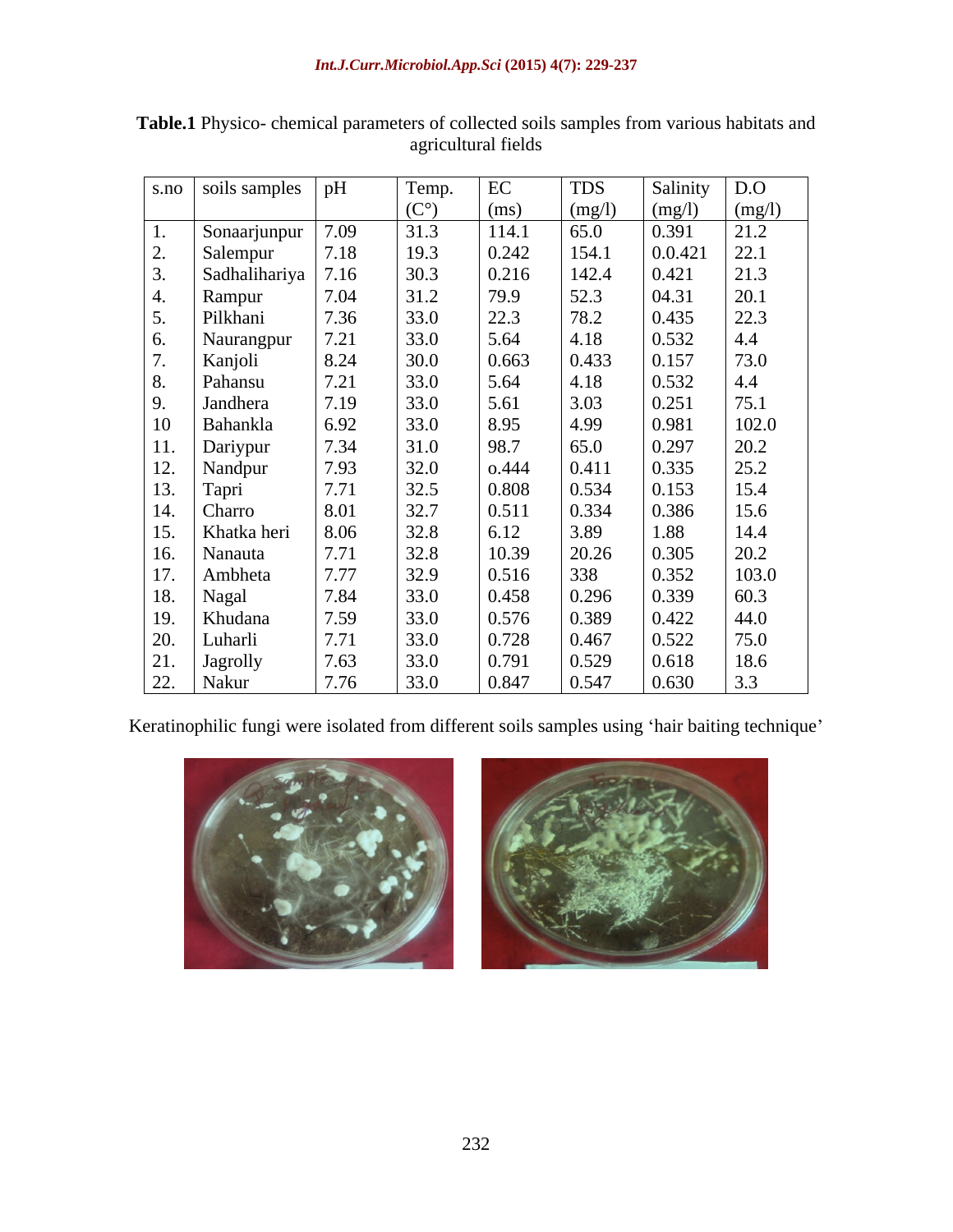**Table.2** Isolation of keratinophilic fungi from soils samples of various habitats of agricultural fields in Saharanpur villages by using different keratin substrates

|     | S/no Source of soils samples Keratin substrate for the Isolation of fungi |                                         |            |               |                                                                                                                                                                                                                               |                      | hairs                |                                     |            |     |                                   |            | <b>Probable Genera</b>      |
|-----|---------------------------------------------------------------------------|-----------------------------------------|------------|---------------|-------------------------------------------------------------------------------------------------------------------------------------------------------------------------------------------------------------------------------|----------------------|----------------------|-------------------------------------|------------|-----|-----------------------------------|------------|-----------------------------|
|     |                                                                           | Buffalo humans horses dog pig sheep cow |            |               |                                                                                                                                                                                                                               |                      |                      |                                     |            |     |                                   | goat nails |                             |
|     | Sonaarjunpur                                                              |                                         |            |               |                                                                                                                                                                                                                               | $\sim$               |                      |                                     |            |     |                                   |            | Trichophyton tonsurans      |
|     | Salempur                                                                  |                                         |            |               |                                                                                                                                                                                                                               |                      | $\sim$ $-$           |                                     |            |     | and the state of the state of the |            | Trichophyton mentagrophytes |
|     | Sadhalihariya                                                             |                                         |            |               |                                                                                                                                                                                                                               |                      |                      |                                     | $\sim$ $-$ |     | and the state of the state of the | $\sim$ $-$ | Microsporum canis           |
|     | Rampur                                                                    |                                         |            | $\sim$ $\sim$ |                                                                                                                                                                                                                               | $\sim$ $\sim$ $\sim$ |                      | and the contract of the contract of |            |     |                                   |            | Trichophyton tonsurans      |
|     | Pilkhani                                                                  | $\sim$ $-$                              |            |               |                                                                                                                                                                                                                               | $\sim$ $\sim$        | $\sim$ $\sim$ $\sim$ | $\sim$ 100 $-$ 100 $-$              |            |     | the company of the company of the |            | Trichophyton tonsurans      |
| O.  | Naurangpur                                                                |                                         |            |               |                                                                                                                                                                                                                               | $\sim$ $\sim$        | $\sim$ $-$           | $\sim$ $-$                          |            |     |                                   |            | Microsporum canis           |
|     | Kanjoli                                                                   |                                         |            |               |                                                                                                                                                                                                                               | $\sim$ $-$           | $\sim$ $-$           |                                     | $\sim$ $-$ |     | the company of the company of the |            | Trichophyton equinum,       |
|     | Pahansu                                                                   |                                         |            |               |                                                                                                                                                                                                                               |                      |                      | the contract of the contract of the |            |     | the company of the company of the |            | Trichophyton equinum        |
|     | Jandhera                                                                  |                                         |            | $\sim$        |                                                                                                                                                                                                                               | $\sim$ $-$           |                      | and the contract of the contract of |            |     | the company of the company of     |            | Microsporum gypseum         |
| 10. | Bahankla                                                                  |                                         |            |               |                                                                                                                                                                                                                               |                      |                      |                                     |            |     |                                   |            | Trichophyton tonsurans      |
| 11. | Dariypur                                                                  |                                         |            | $\sim$ $-$    |                                                                                                                                                                                                                               | $\sim$               |                      |                                     |            |     |                                   |            | Trichophyton mentagrophytes |
| 12. | Nandpur                                                                   |                                         |            | $\sim$        |                                                                                                                                                                                                                               |                      |                      | $\sim$ $\sim$                       |            |     |                                   |            | Microsporum audouinii       |
| 13. | Tapri                                                                     | $\sim$ $-$                              | $\sim$ $-$ |               | the company of the company of the company of the company of the company of the company of the company of the company of the company of the company of the company of the company of the company of the company of the company |                      |                      |                                     |            | $+$ | $\sim$ $-$                        |            | Microsporum gypseum         |

 $+$  = Positive result (Growth observed), - = Negative result (No growth observed)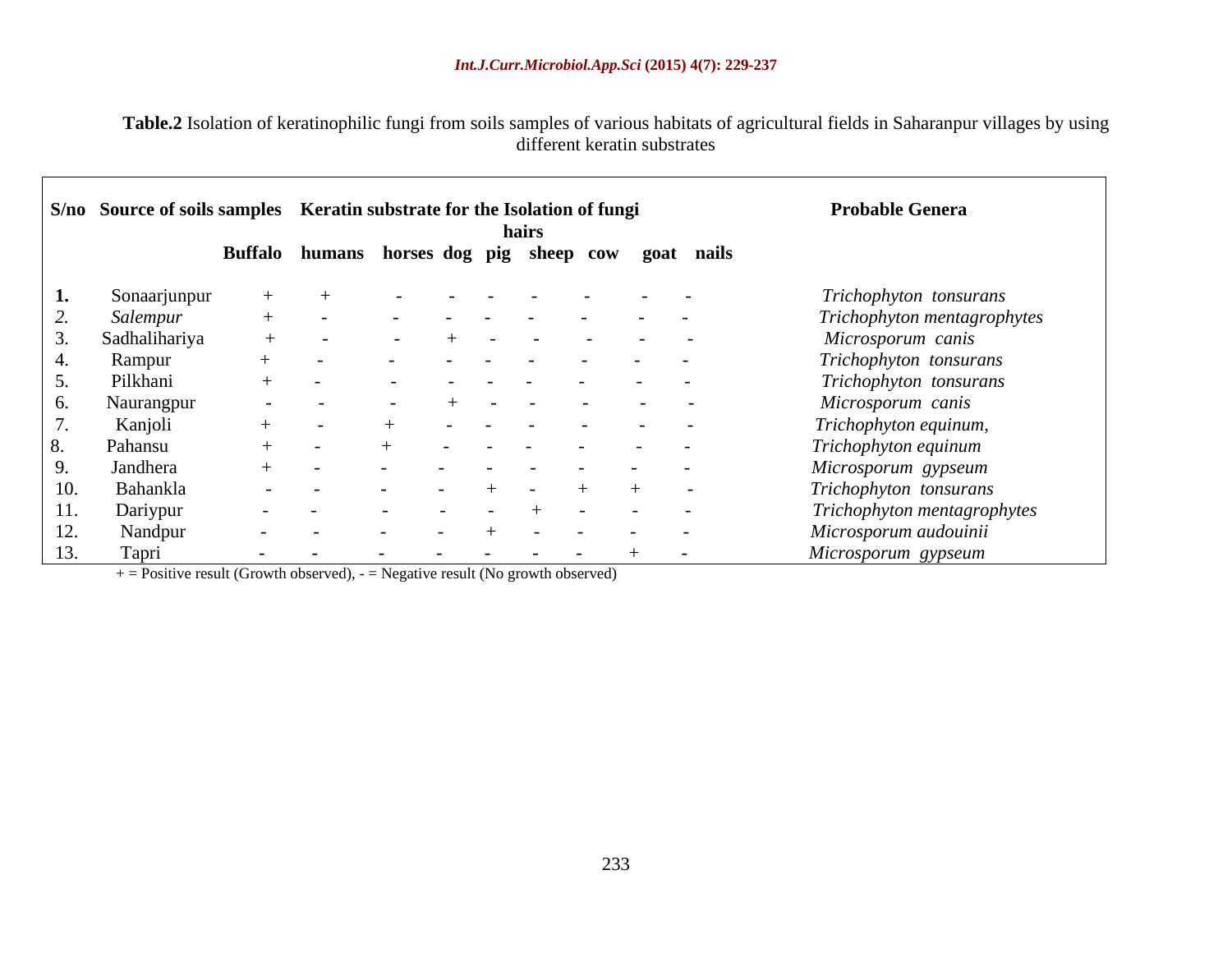**Figure.1** Collection of soils samples from various habitats of agricultural fields in Saharanpur Village



Soil samples from agricultural fields



Soil samples from animal habitats

# **Figure.2** Identified Keratinophilic fungi from Saharanpur areas (U.P)



*T. tonsurans T. mentagrophytes M.canis*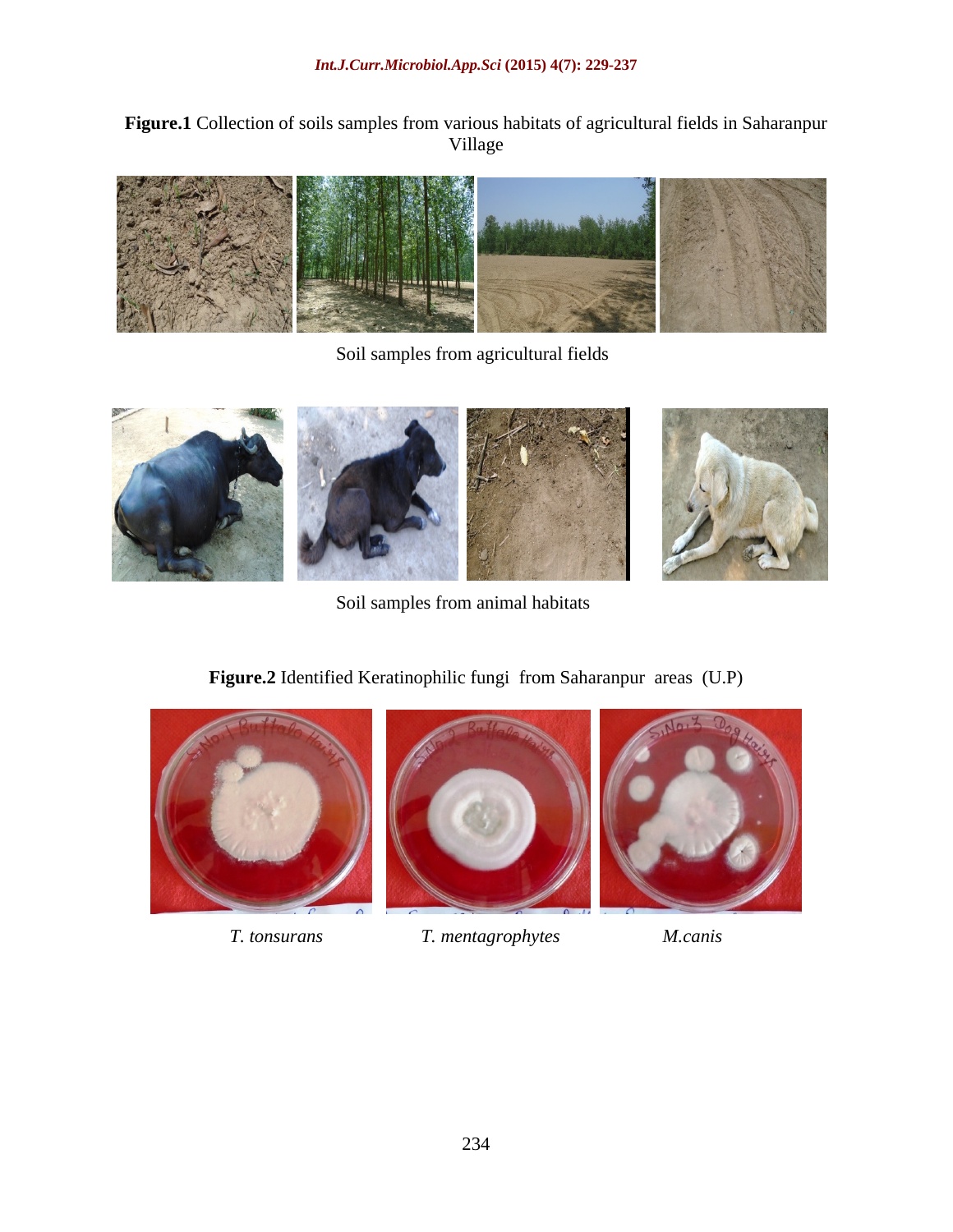







*T. mentagrophytes* has been a major pathogenic fungi from the soil of Madras causative agent of human superficial the present study. This indicates that soil to alkaline soils. During present harbors a variety of keratinophilic fungi infection but have the potential to cause

mycosis (Ogbonna and Pugh, 1987; Anbu *et*  method. Jain and Sharma (2011) also *al.,* 2004) and also reported higher incidence reported *T. rubrum* from Jaipur soil. of *T. mentagrophytes* from soil samples in Keratinophilic fungi preferred slightiy acidic most of which are seldom involved in to 8.24. Most of the fungi were isolated from infection. There is natural evaluation of fungi were reported below pH 6.0. The keratin utilizing soil saprophytes (geophilic results was achieved by Meinhoof, et al and species) to associate with and finally invade strongly suggested that highly acidic soil thickly cornfied substrates in living animals were mostly a poor source of keratinophilic (zoophilic species) and human beings fungi and mostly fungi were isolated slightly (anthropophilic species). Adaptation to neutral pH range from 6.92 to 8.24. It's parasitic existence has resulted in a reduced interesting to note that the maximum ability to produce spores, which are number of fungi was recorded from soils of abundant in soil inhabiting species. *T*. gardens and play grounds. The most *rubrum* is an anthropophilic species. frequently isolated keratinophilic fungi in Sundaram and Subramanian (1986) isolated this study were *T. tonsurans and T. T. rubrum* along with 16 species of human *mentagrophytes.* The high prevalence ofCity by baiting, dilution plate and soil plate to alkaline soils. During present investigation soil pH range varied from 7.19 neutral to slightly soil pH. No keratinophilic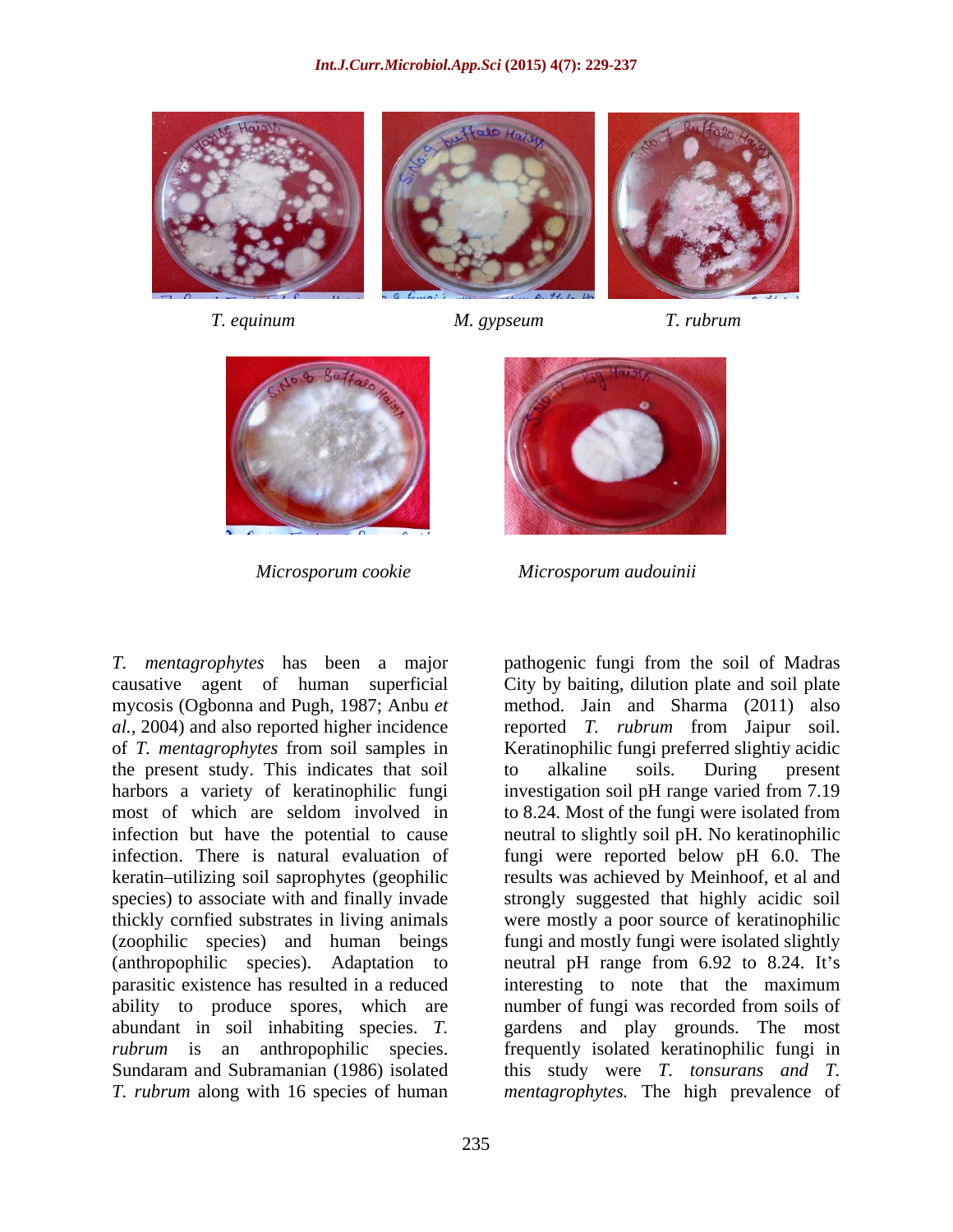these fungi from these soils explain that, hair of human and animals and feather from birds which come to the soil either as dead The authors are thankful to Dr. Panckaj or dropped off, serves as substrates and are Garg, Advisor, Jayoti Vidyapeeth Women's subjected to microbial decomposition. Keratinophilic fungi play a significant role in the natural degradation of keratinized residues. Sharma and Rajak (2003) obtained 641 isolates from 125 soil samples of parks from Uttar Pradesh indicating soils of park to be a rich source of many keratinophilic **Example 1** Keratinophilic fungi of poultry farm fungi. During present investigation all the soils samples of agricultural fields was Nadu, India. Mycopathologia, found most suitable for the occurrence of all  $158(3)$ : 303–9. most keratinophilic fungi the animal habitats. However higher incidence of S.A. 2008. Keratinophilic fungi from keratinophilic fungi was found near textile selected soils of Bahrain. agricultural fields and animals habitats. Soil rich in kerationous material is most common Jain, N., Sharma, M. 2011. *Mycosis*, 54: 52 in India and other tropical countries due to  $\frac{1}{8}$ environment factors such as heat and Khanam, S.J.P., Jain, P.C. 2002. Isolation of humidity. All these factors and personal beat a series all these factors and personal beat and the series of the series of the series of the series of the series of the series of the series of the series of the series of t hygiene are involved in flourishing of fungal infections and causing fungal diseases. The present investigations can aware common 254. people who directly or in directly associated with these habitats to observe health regulation to control and prevent fungal *Micologia*, 9: 77–85.

It is clear from present investigation that  $\frac{1}{\text{cutaneous-superficia}}$  infections soils of Saharanpur villages are ideal environment for the keratinophilic fungi. This could be attributed to the high organic debris and keratinous substrates present in these soils. However the isolation of fungi was not uniform as it depends on organic matter. Organic matter content of soils is one of the major factors affecting the presence of keratinophilic fungi in soils. dermatophytes and other Thus these fungi which are human, animal **Exercitival** keratinophilic fungi. Revista bioindicators of environmental pollution<br>Bilbao. Pp. 86–92. with keratinous substrate and can pose risk

### **Acknowledgement**

University for providing laboratory and technology facilities used in this work.

# **References**

- Anbu, P., Hilda, A., Gopinath, S.C. 2004. Keratinophilic fungi of poultry farm and feather dumping soil in Tami Nadu, India. *Mycopathologia*,<br>158(3): 303–9.
- Deshmukh, S.K., Mandeel, Q.A., Verekar, S.A. 2008. Keratinophilic fungi from selected soils of Bahrain. *Mycopathol.,* 165(3): 143-147.
- 8.
- keratin degrading fungi from soil of Damoh, India. *Asian J. Microbiol. Biotechnol. Environ. Sci.,* 4: 251 254.
- Kunert, J.R.K.S., Kushwaha, Guarro, J. 2000. *Revista Iberoamericana de Micologia, 9: 77–85.*
- disease. Mahdavi Omran S. 1991. The Mahdavi Omran, S. 1991. The epidemiological survey of cutaneous-superficia infections of children in Amol Iran. MSc thesis of medical mycology. School of Public Health, Tehran University of Medical Sciences, Iran.
- pathogens could be considered as Iberoamericana de Micologia, Spain, Marchisio, V.F. 2000. Keratinophilic fungi: their role in nature and degradation of keratinic substrate. In: Kushwaha, R.K.S., Guarro, J. (Eds.) Biology of dermatophytes and other keratinophilic fungi. Revista Bilbao. Pp. 86–92.
- of human and animal mycoses. Jamous. 2000. Keratinophilic fungi Mohamed, S., Ali-Shtayeh., Rana, M.F., and related dermatophytes in